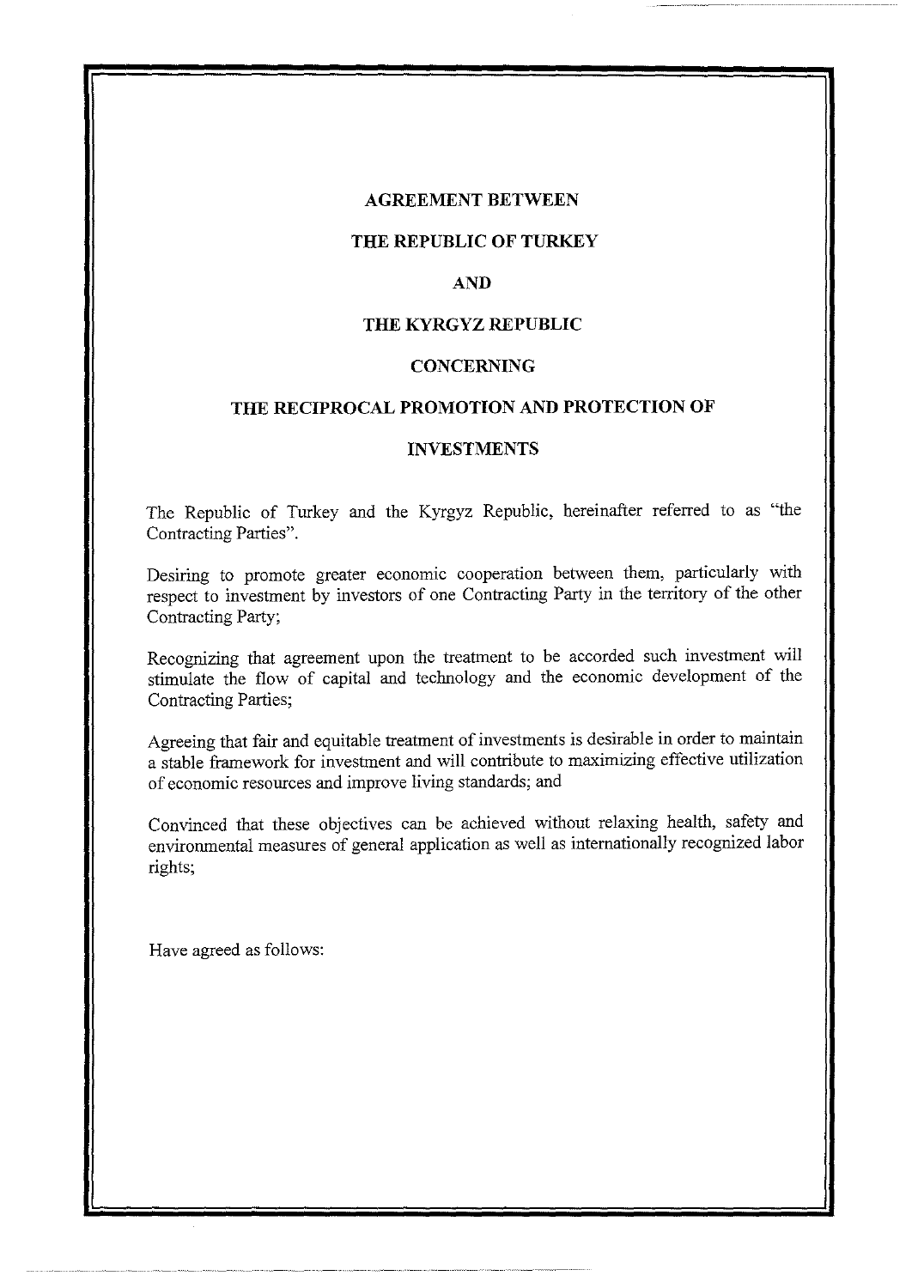#### **ARTICLE 1 Definitions**

For the purpose of this Agreement;

1. The term "investment" means every kind of asset, connected with business activities, made or acquired for the purpose of establishing lasting economic relations in the territory of a Contracting Party in conformity with its laws and regulations, and shall include in particular, but not exclusively:

(a) movable and immovable property, as well as any other rights as mortgages, liens, pledges and any other similar rights as defined in conformity with the laws and regulations of the Contracting Party in whose territory the property is situated;

(b) reinvested returns, claims to money or any other rights having financial value related to an investment;

( c) shares, stocks or any other form of participation in companies;

( d) industrial and intellectual property rights, in particular patents, industrial designs, technical processes, as well as trademarks, goodwill and know-how;

( e) business concessions conferred by law or by contract, including concessions related to natural resources;

(f) rights under contracts, including turnkey, construction, management, production or revenue-sharing contracts.

For greater clarity, the term "investment" shall not include portfolio investments which are made or acquired through stock exchanges.

2. The term "investor" means:

(a) natural persons having the nationality of a Contracting Party according to its laws,

(b) companies, corporations, firms, business partnerships incorporated or constituted under the law in force of a Contracting Party and having their registered offices together with substantial business activities in the territory of that Contracting Party,

who have made an investment in the territory of the other Contracting Party.

3. The term "returns" means the amounts yielded by an investment and includes in particular, though not exclusively, profit, interest, capital gains, royalties, fees and dividends.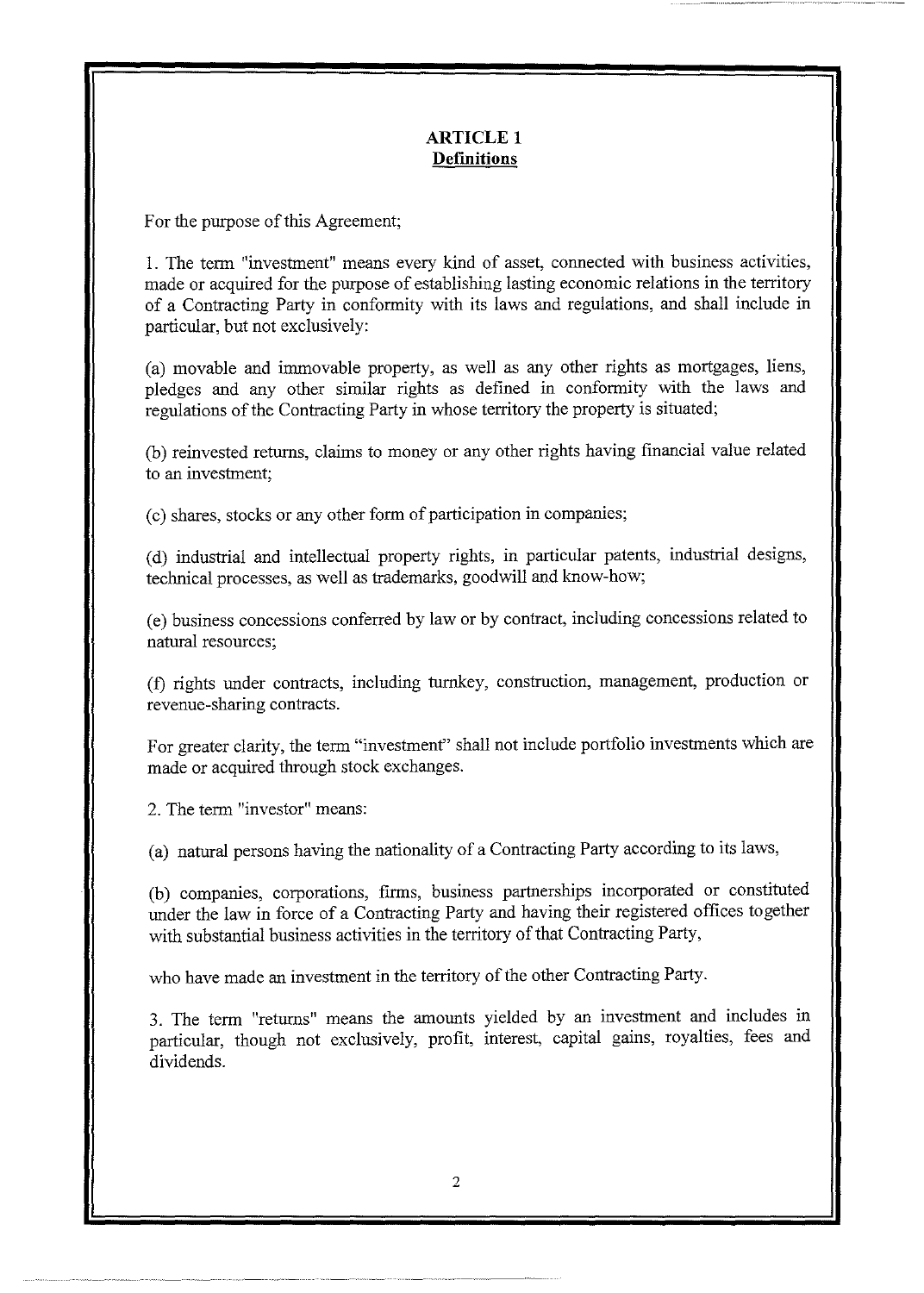4. The "territory" means:

(a) in respect of the Republic of Turkey; the land territory, internal waters, the territorial sea and the airspace above them, as well as the maritime areas over which Turkey has sovereign rights or jurisdiction for the purpose of exploration, exploitation and preservation of natural resources whether living or non-living, pursuant to international law.

(b) in respect of the Kyrgyz Republic; the land territory, internal waters, and the airspace above them over which it has sovereign rights or jurisdiction for the purpose of exploration, exploitation and preservation of natural resources whether living or nonliving, pursuant to international law.

### **ARTICLE2 Scope of Application**

This Agreement shall apply to investments in the territory of one Contracting Party, made in accordance with its national laws and regulations, by investors of the other Contracting Party, whether prior to, or after the entry into force of the present Agreement. However, this Agreement shall not apply to any disputes that have arisen before its entry into force.

## **ARTICLE3 Promotion and Protection of Investments**

1. Subject to its laws and regulations, each Contracting Party shall in its territory promote as far as possible investments by investors of the other Contracting Party.

2. Investments of investors of each Contracting Party shall at all times be accorded treatment in accordance with international law standard of treatment, including fair and equitable treatment and full protection and security in the territory of the other Contracting Party. Neither Contracting Party shall in any way impair the management, maintenance, use, operation, enjoyment, extension, sale, liquidation or disposal of such investments by unreasonable or discriminatory measures.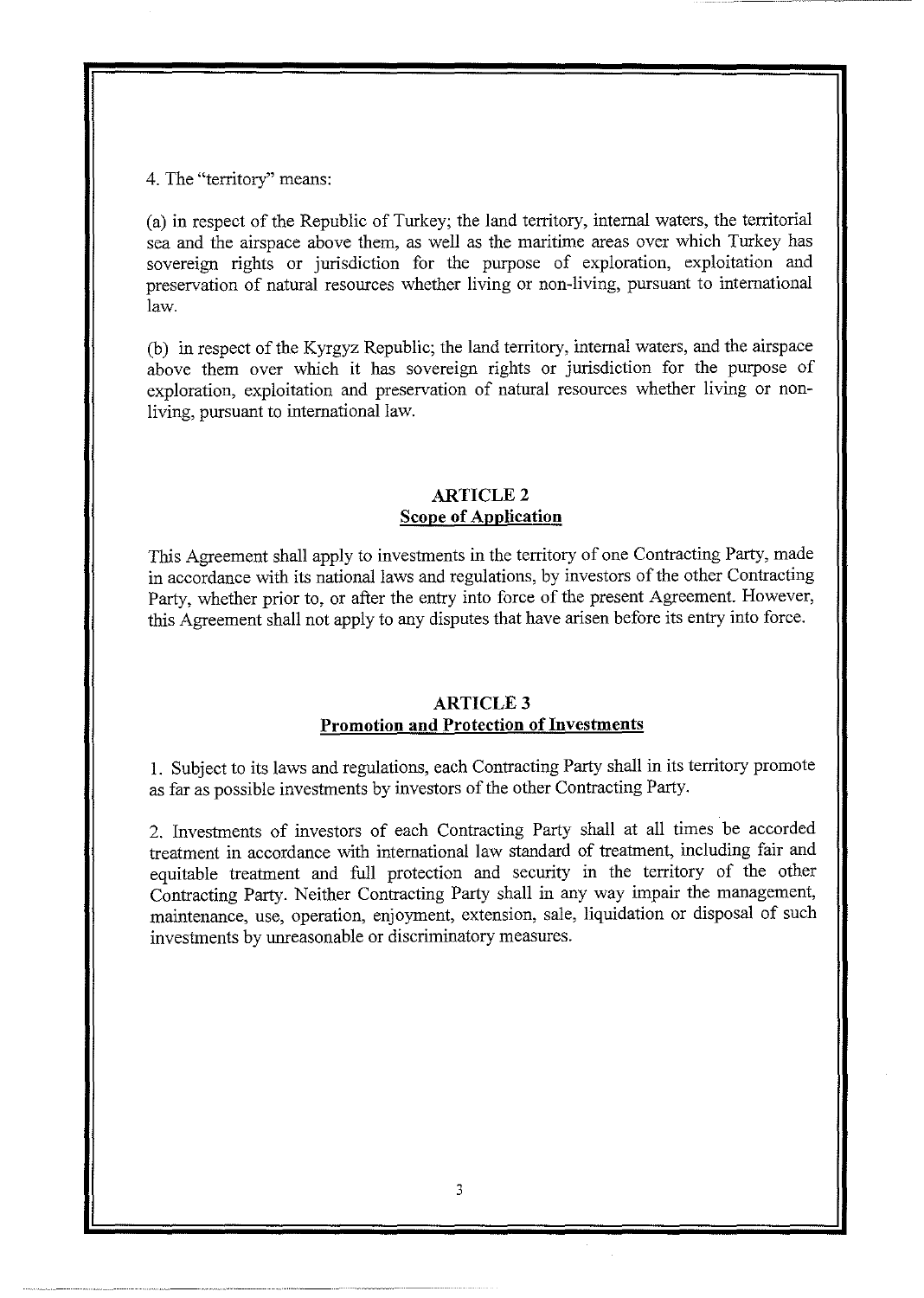## **ARTICLE4 Treatment of Investments**

1. Each Contracting Party shall admit in its territory investments on a basis no less favourable than that accorded in like circumstances to investments of investors of any third State, within the framework of its laws and regulations.

2. Each Contracting Party shall accord to these investments, once established, treatment no less favourable than that accorded in like circumstances to investments of its investors or to investments of investors of any third State, whichever is the most favourable, as regards the management, maintenance, use, operation, enjoyment, extension, sale, liquidation or disposal of the investment.

3. The Contracting Parties shall within the framework of their national legislation give favorable consideration to applications for the entry and sojourn of nationals of either Contracting Party who wish to enter the territory of the other Contracting Party in connection with the making and carrying through of an investment.

4. (a) The provisions of this Article shall not be construed so as to oblige one Contracting Party to extend to the investors of the other Contracting Party the benefit of any treatment, preference or privilege which may be extended by the former Contracting Party by virtue of any international agreement or arrangement relating wholly or mainly to taxation.

(b) The Non-discrimination, National Treatment and Most-Favored Nation Treatment provisions of this Agreement shall not apply to all actual or future advantages accorded by either Contracting Party by virtue of its membership of, or association with a customs, economic or monetary union, a common market or a free trade area; to nationals or companies of its own, of Member States of such union, common market or free trade area, or of any other third State.

( c) Paragraphs (1) and (2) of this Article shall not apply in respect of dispute settlement provisions between an investor and the hosting Contracting Party laid down simultaneously by this Agreement and by another similar international agreement to which one of the Contracting Parties is signatory.

( d) The provisions of Article 3 and 4 of this Agreement shall not oblige either Contracting Party to accord investments of investors of the other Contracting Party the same treatment that it accords to investments of its own investors with regard to acquisition of land, real estate, and real rights thereof.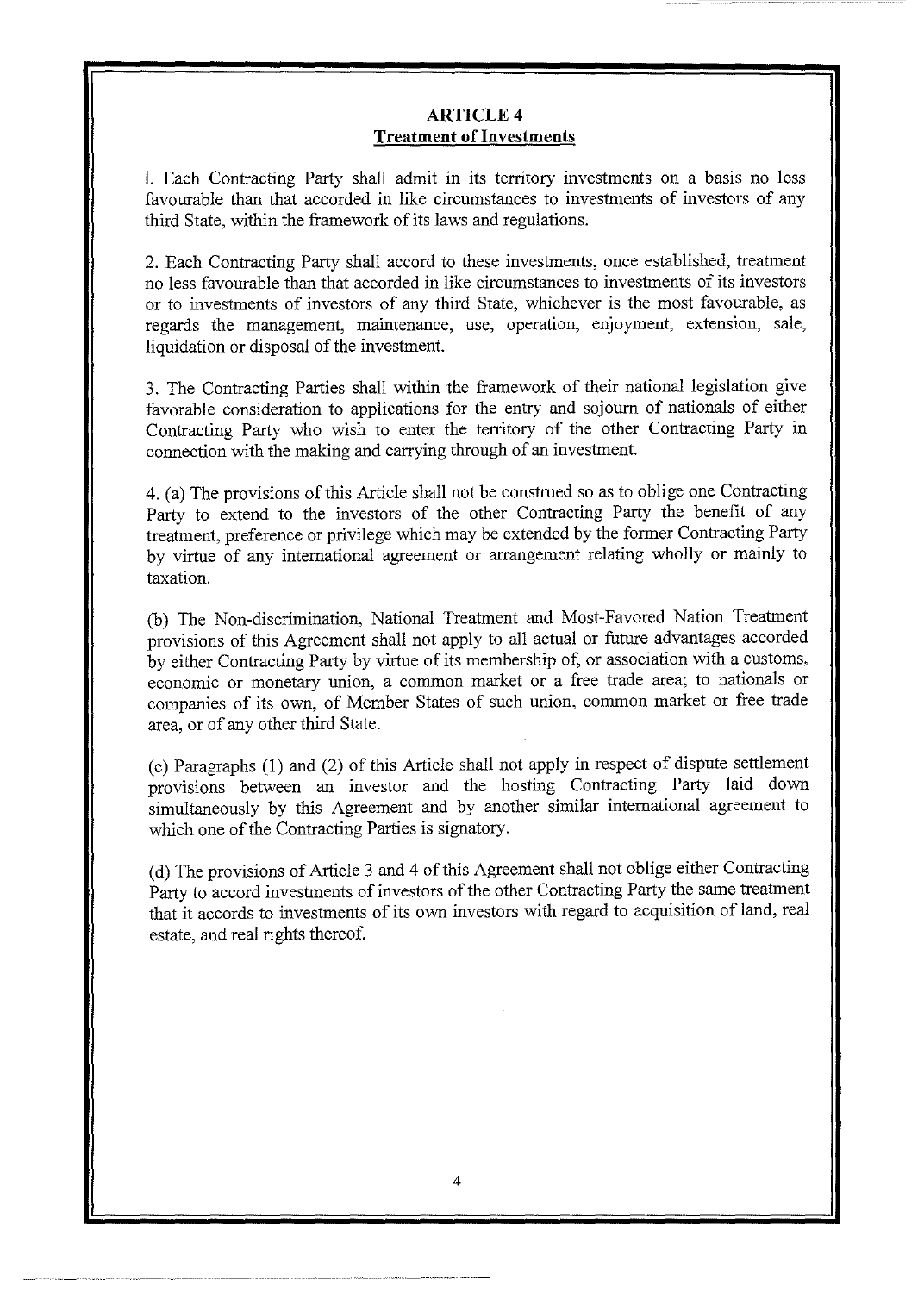### **ARTICLE 5 General Exceptions**

I. Nothing in this Agreement shall be construed to prevent a Contracting Party from adopting, maintaining, or enforcing any non-discriminatory legal measures:

(a) designed and applied for the protection of human, animal or plant life or health, or the environment;

(b) related to the conservation of living or non-living exhaustible natural resources.

2. Nothing in this Agreement shall be construed:

(a) to require any Contracting Party to furnish or allow access to any information the disclosure of which it determines to be contrary to its essential security interests;

(b) to prevent any Contracting Party from taking any actions that it considers necessary for the protection of its essential security interests;

(i) relating to the traffic in arms, anununition and implements of war and to such traffic and transactions in other goods, materials, services and technology undertaken directly or indirectly for the purpose of supplying a military or other security establishment;

(ii) taken in time of war or other emergency in international relations; or

(iii) relating to the implementation of national policies or international agreements respecting the non-proliferation of nuclear weapons or other nuclear explosive devices; or

( c) to prevent any Contracting Party from taking action in pursuance of its obligations under the United Nations Charter for the maintenance of international peace and security.

### **ARTICLE6 Expropriation and Compensation**

1. Investments shall not be expropriated, nationalized or subject, directly or indirectly, to measures of similar effects (hereinafter referred as expropriation) except for a public purpose, in a non-discriminatory manner, upon payment of prompt, adequate and effective compensation, and in accordance with due process of law and the general principles of treatment provided for in Article 3 and 4 of this Agreement.

2. Non-discriminatory legal measures designed and applied to protect legitimate public welfare objectives, such as health, safety and environment, do not constitute indirect expropriation.

3. Compensation shall be equivalent to the fair market value of the expropriated investment immediately before the expropriation was taken or became public knowledge. Compensation shall be paid without delay and be freely transferable as described in paragraph (2) Article 8.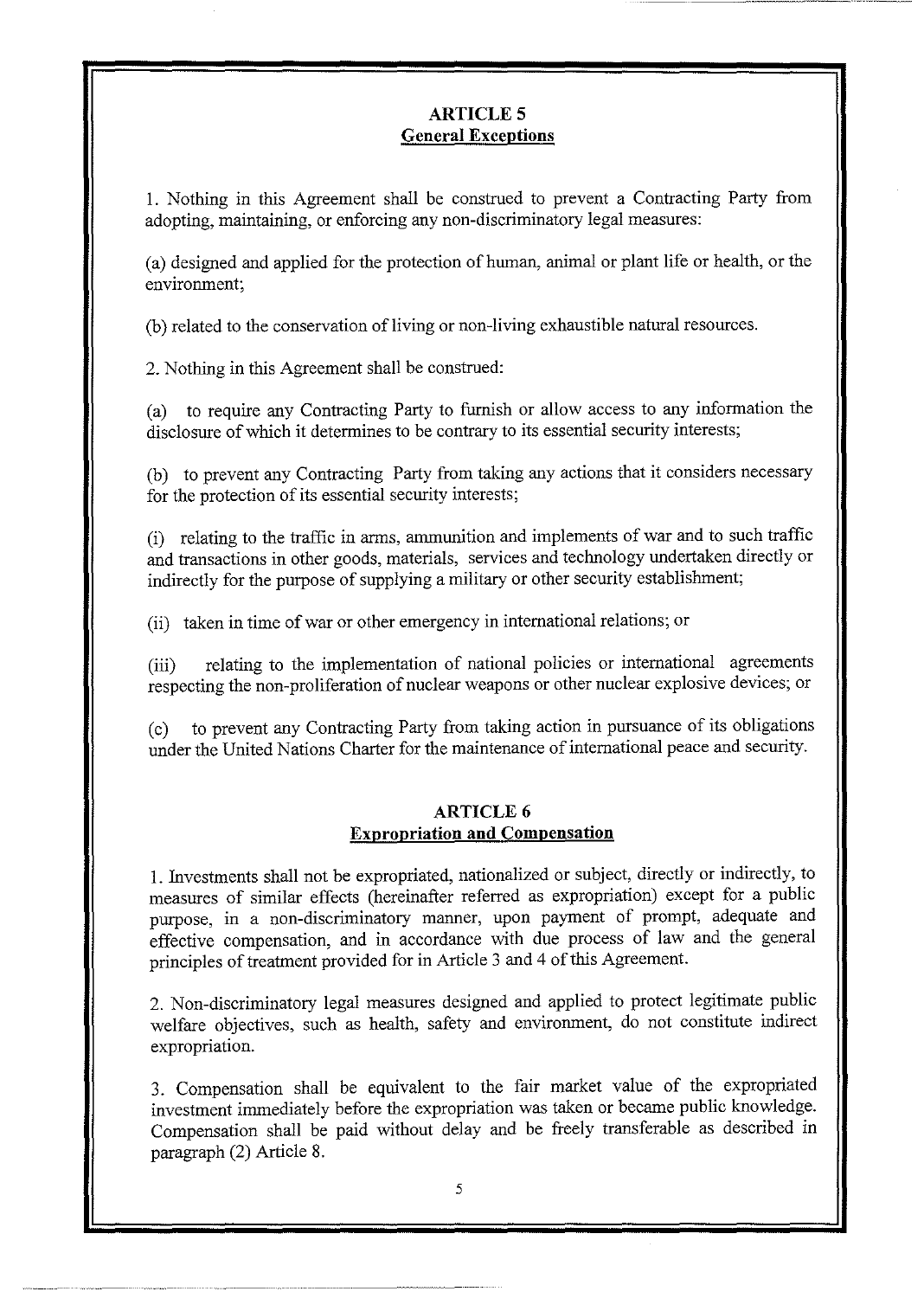4. Compensation shall be payable in a freely convertible currency and in the event that payment of compensation is delayed;

(a) in respect of the investments made within the territory of the Republic of Turkey, it shall include an interest rate equivalent to the highest interest paid on public claims,

(b) in respect of the investments made within the territory of the Kyrgyz Republic, it shall include an interest rate equivalent to a commercial rate established on a market basis,

from the date of expropriation until the date of the payment.

### **ARTICLE? Compensation for Losses**

**1.** Investors of either Contracting Party whose investments suffer losses in the territory of the other Contracting Party owing to war, insurrection, civil disturbance or other similar events shall be accorded by such other Contracting Party treatment no less favorable than that accorded to its own investors or to investors of any third State, whichever is the most favorable treatment, as regards any measures it adopts in relation to such losses.

2. Without prejudice to paragraph (I) of this Article, investors of one Contracting Party who in any of the situations referred to in that paragraph suffer losses in the territory of the other Contracting Party resulting from:

(a) requisitioning of their property by its forces or authorities; or

(b) destruction of their property by its forces or authorities, which was not caused in combat action or was not required by the necessity of the situation;

shall be accorded restitution or compensation which in either case shall be prompt, adequate and effective. Resulting payments shall be freely convertible.

### **ARTICLES Transfers**

I. Each Contracting Party shall permit in good faith all transfers related to an investment to be made freely and without delay into and out of its territory in accordance with nondiscriminatory application of its legislation. Such transfers include:

(a) the initial capital and additional amounts to maintain or increase investment;

(b) returns;

( c) proceeds from the sale or liquidation of all or any part of an investment upon the fulfillment of related tax obligations;

( d) compensation pursuant to Article 6 and 7;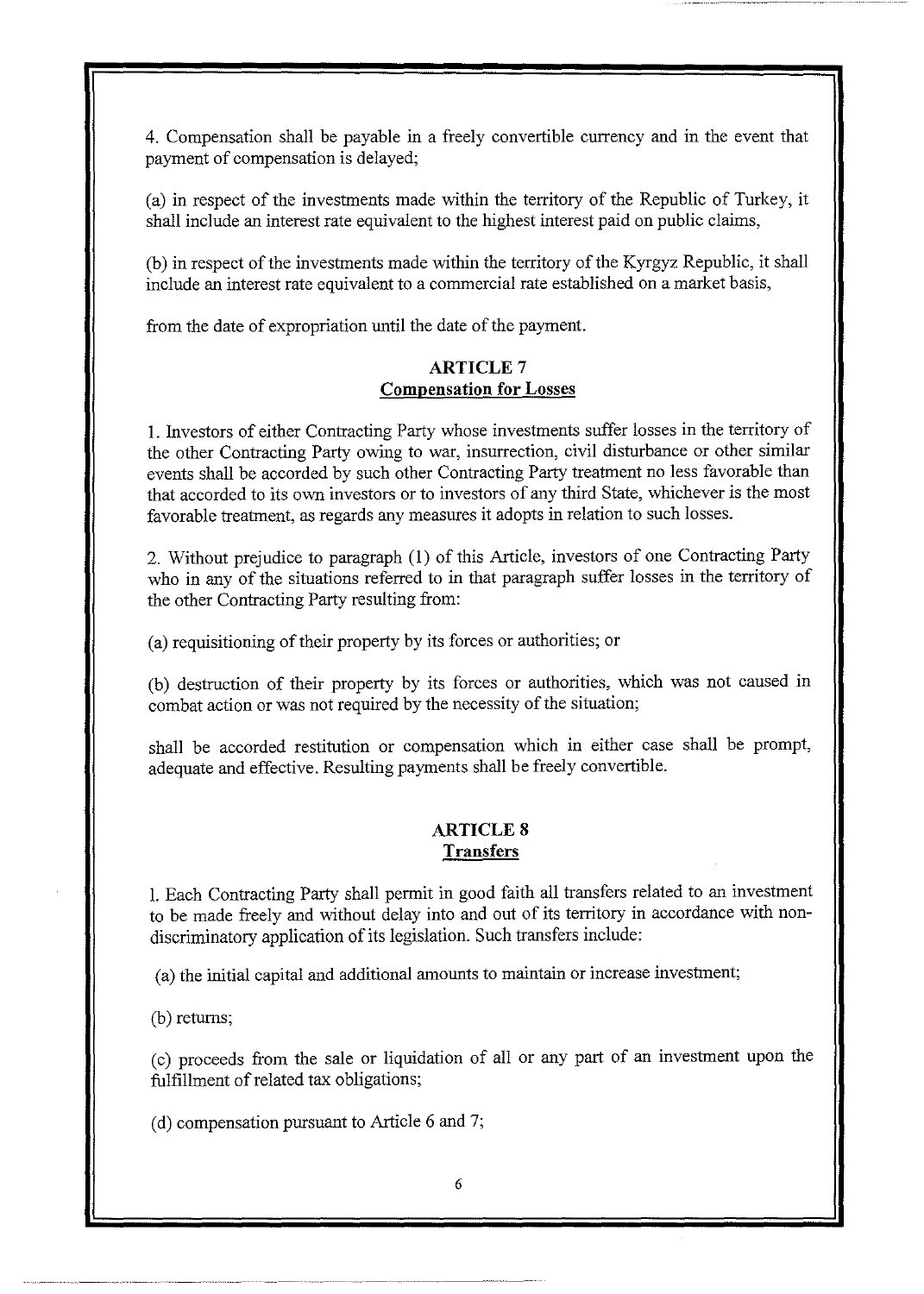(e) reimbursements and interest payments deriving from loans in connection with investments;

(f) salaries, wages and other remunerations received by the nationals of one Contracting Party who have obtained in the territory of the other Contracting Party the corresponding work permits related to an investment;

(g) payments arising from an investment dispute.

2. Transfers shall be made in the convertible currency in which the investment has been made or in any convertible currency at the rate of exchange in force at the date of transfer, unless otherwise agreed by the investor and the hosting Contracting Party.

3. Where, in exceptional circumstances, payments and capital movements cause or threaten to cause serious balance of payments difficulties, each Contracting Party may temporarily restrict transfers, provided that such restrictions are imposed on a nondiscriminatory and in good faith basis.

4. Measures referred to in paragraph (3) of this Article;

(a) shall not exceed those necessary to deal with the circumstances set out in paragraph (3) of this Article,

(b) shall be temporary and shall be eliminated as soon as conditions permit, and

( c) shall be promptly notified to the other Contracting Party.

### **ARTICLE9 Subrogation**

I. If one of the Contracting Parties has a public insurance or guarantee scheme to protect investments of its own investors against non-commercial risks, and if an investor of this Contracting Party has subscribed to it, any subrogation of the insurer under the insurance contract between this investor and the insurer, shall be recognized by the other Contracting Party.

2. The insurer is entitled by virtue of subrogation to exercise the rights and enforce the claims of that investor and shall assume the obligations related to the investment. The subrogated rights or claims shall not exceed the original rights or claims of the investor.

3. Disputes between a Contracting Party and an insurer shall be settled in accordance with the provisions of Article 10 of this Agreement.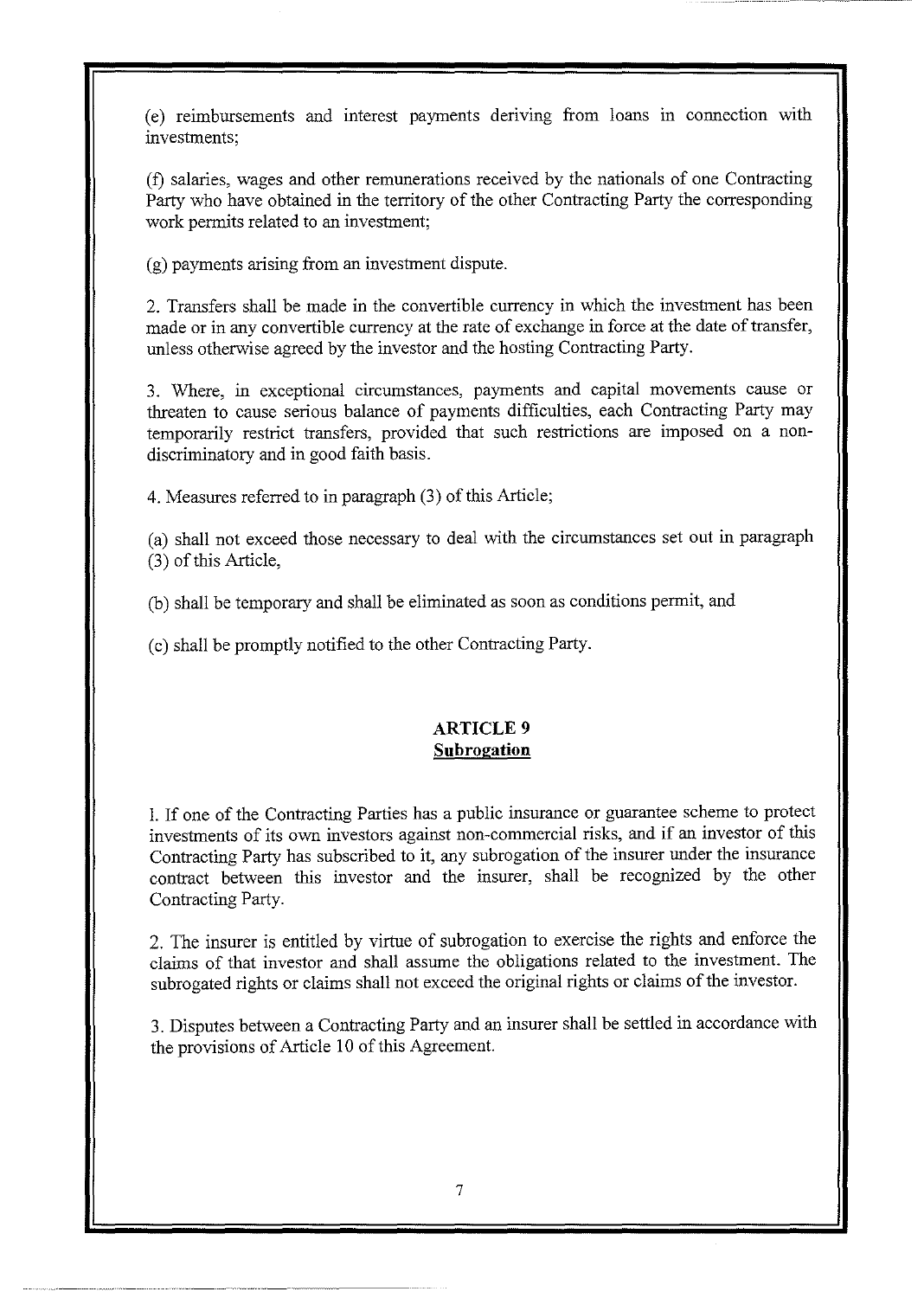## **ARTICLE 10**

# **Settlement of Disputes Between One Contracting Party and Investors of the Other Contracting Party**

1. Disputes between one of the Contracting Parties and an investor of the other Contracting Party, in connection with his or her investment, shall be notified in writing, including detailed information, by the investor to the recipient Contracting Party of the investment. As far as possible, the investor and the concerned Contracting Party shall endeavor to settle these disputes by consultations and negotiations in good faith.

2. If these disputes, cannot be settled in this way within six (6) months following the date of the written notification mentioned in paragraph **1,** the disputes can be submitted, as the investor may choose, to:

( a) the competent court of the Contracting Party in whose territory the investment has been made;

or

(b) except as provided under paragraph (4) of this Article; to:

(i) the International Centre for Settlement of Investment Disputes (the Centre) established pursuant to the Convention on the Settlement of Investment Disputes between States and Nationals of other States opened for signature as Washington, D.C., 18 March 1965 (the Washington Convention), if both Contracting Parties are parties to the Washington Convention and the Washington Convention is applicable to the dispute;

(ii) The Centre, under the rules governing the Additional Facilities for the Administration of Proceedings by the Secretariat of the Centre (the Additional Facility Rules), if the Contracting Party of the investor or the State of the Contracting Party to the dispute, but not both, is a party to the Washington Convention;

(iii) the Court of Arbitration of the International Chamber of Commerce;

(iv) an ad hoc arbitral tribunal established under the Arbitration Rules of Procedure of the United Nations Commission for International Trade Law (UNCITRAL).

3. Once the investor has submitted the dispute to one or the other of the dispute settlement forums mentioned in paragraph 2 of this Article, the choice of one of these forums shall be final.

4. Notwithstanding the provisions of paragraph (2) of this Article;

only the disputes arising directly out of investment activities which have obtained necessary permission, if there is any permission required, in conformity with the relevant legislation of host Contracting Party on foreign investment, and that effectively started shall be subject to the jurisdiction of the International Centre for Settlement of Investment Disputes (ICSID).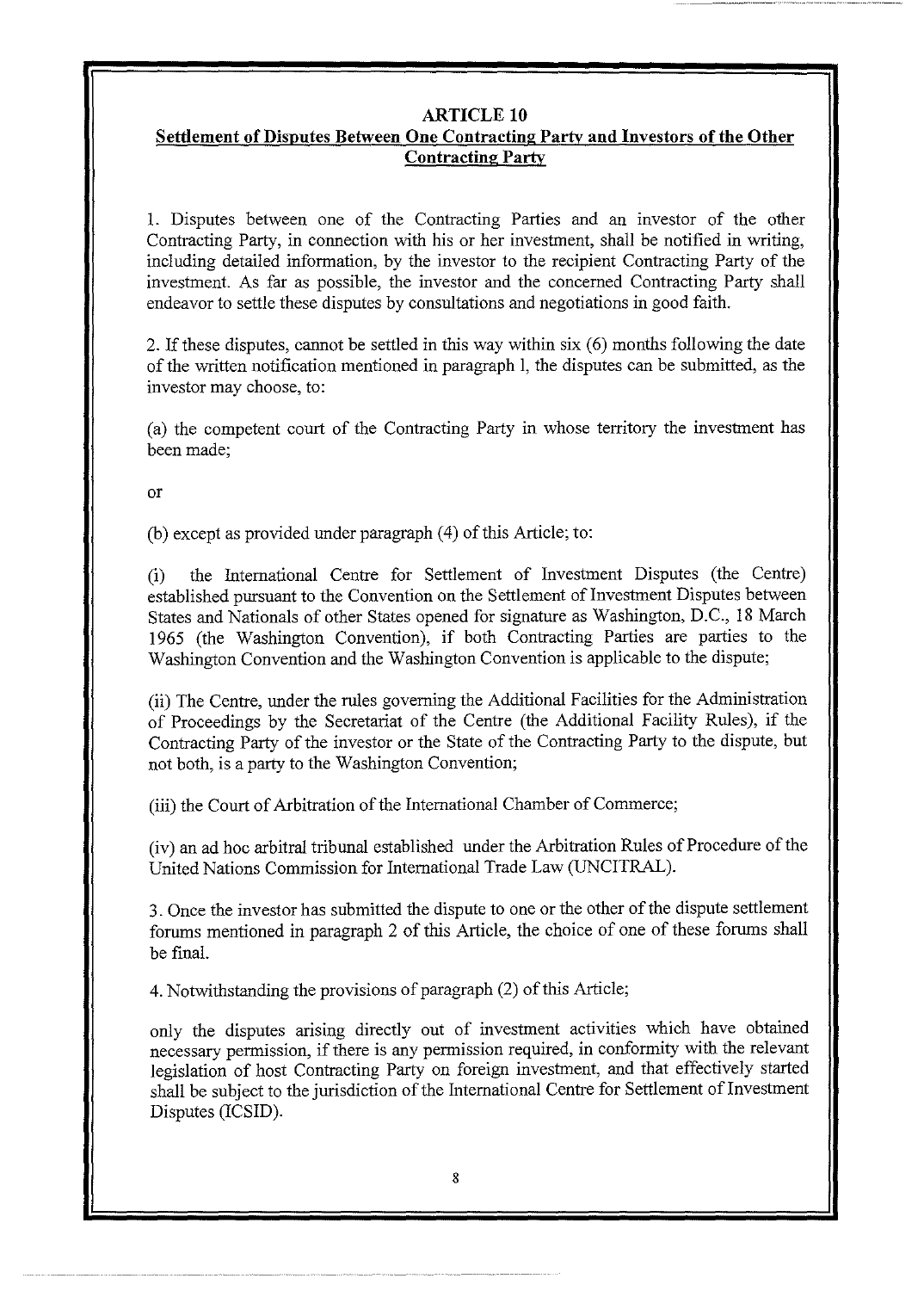5. The arbitral tribunal shall decide on the basis of the law, taking into account all sources of the law in the following sequence:

(a) the provisions of this Agreement;

(b) the laws and regulations of the Contracting Party involved in the dispute on which territory the investment is made (including its rules on the conflict of laws); and

( c) the relevant principles of international law as accepted by both Contracting Parties.

6. The arbitration awards shall be final and binding for all parties in dispute. Each Contracting Party commits itself to execute the award according to its national law.

### **ARTICLE 11 Denial of Benefits**

1. A Contracting Party may deny the benefits of this Agreement to an investor of the other Contracting Party that is a company of such other Contracting Party and to investments of such investor if the company has no substantial business activities in the territory of the such other Contracting Party under whose law it is constituted or organized, and investors of the denying Contracting Party, own or control the company.

2. The denying Contracting Party shall, to the extent practicable, notify the other Contracting Party before denying the benefits.

### **ARTICLE 12 Settlement of Disputes Between The Contracting Parties**

1. The Contracting Parties shall seek in good faith and a spirit of cooperation a rapid and equitable solution to any dispute between them concerning the interpretation or application of this Agreement. In this regard, the Contracting Parties agree to engage in direct and meaningful negotiations to arrive at such solutions. If the Contracting Parties cannot reach an agreement within  $s$ ix  $(6)$  months after the beginning of disputes between themselves through the foregoing procedure, the disputes may be submitted, upon the written request of either Contracting Party, to an arbitral tribunal of three members.

2. Within two (2) months of receipt of a request, each Contracting Party shall appoint an arbitrator. The two arbitrators shall select a third arbitrator as Chairman, who is a national of a third State. In the event either Contracting Party fails to appoint an arbitrator within the specified time, the other Contracting Party may request the President of the International Court of Justice to make the appointment.

3. If both arbitrators cannot reach an agreement about the choice of the Chairman within two (2) months after their appointment, the Chairman shall be appointed upon the request of either Contracting Party by the President of the International Court of Justice.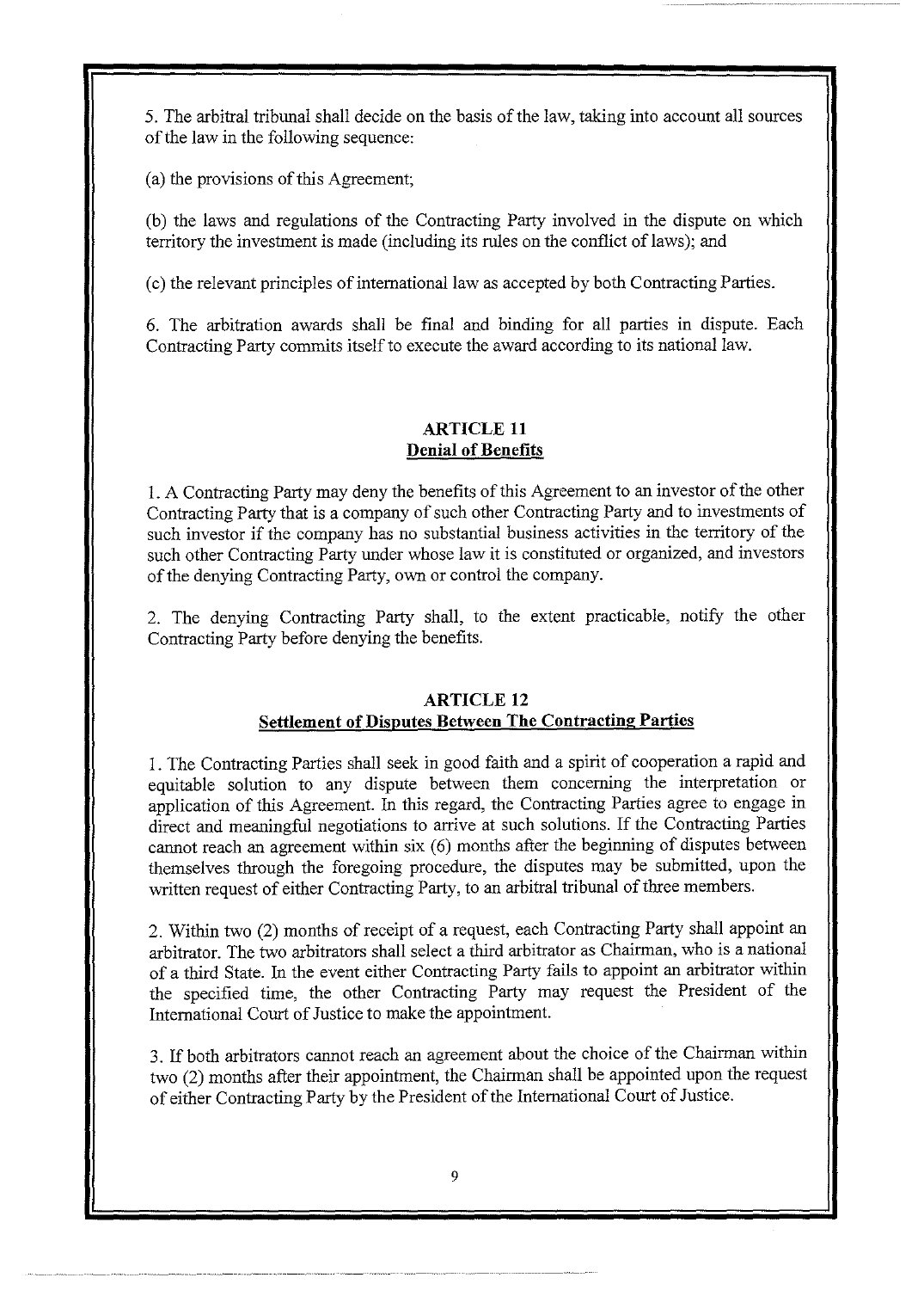4. If, in the cases specified under paragraphs (2) and (3) of this Article, the President of the International Court of Justice is prevented from carrying out the said function or if he is a national of either Contracting Party, the appointment shall be made by the Vice-President, and if the Vice-President is prevented from carrying out the said function or if he is a national of either Contracting Party, the appointment shall be made by the most senior member of the Court who is not a national of either Contracting Party.

5. The tribunal shall have three (3) months from the date of the selection of the Chairman to agree upon rules of procedure consistent with the other provisions of this Agreement. In the absence of such agreement, the tribunal shall request the President of the International Court of Justice to designate rules of procedure, taking into account generally recognized rules of international arbitral procedure.

6. Unless otherwise agreed, all submissions shall be made and all hearings shall be completed within eight (8) months of the date of selection of the Chairman, and the tribunal shall render its decision within two (2) months after the date of the final submissions or the date of the closing of the hearings, whichever is later. The arbitral tribunal shall reach its decisions, which shall be final and binding, by a majority of votes. Arbitral Tribunal shall reach its decision on the basis of this Agreement and in accordance with international law applicable between the Contracting Parties.

7. Expenses incurred by the Chairman, the other arbitrators, and other costs of the proceedings shall be paid for equally by the Contracting Parties. The tribunal may take a different decision regarding the costs.

8. A dispute shall not be submitted to an international arbitral tribunal under the provisions of this Article, if a dispute on the same matter has been brought before another international arbitral tribunal under the provisions of Article IO and is still before the tribunal. This will not impair the engagement in direct and meaningful negotiations between both Contracting Parties.